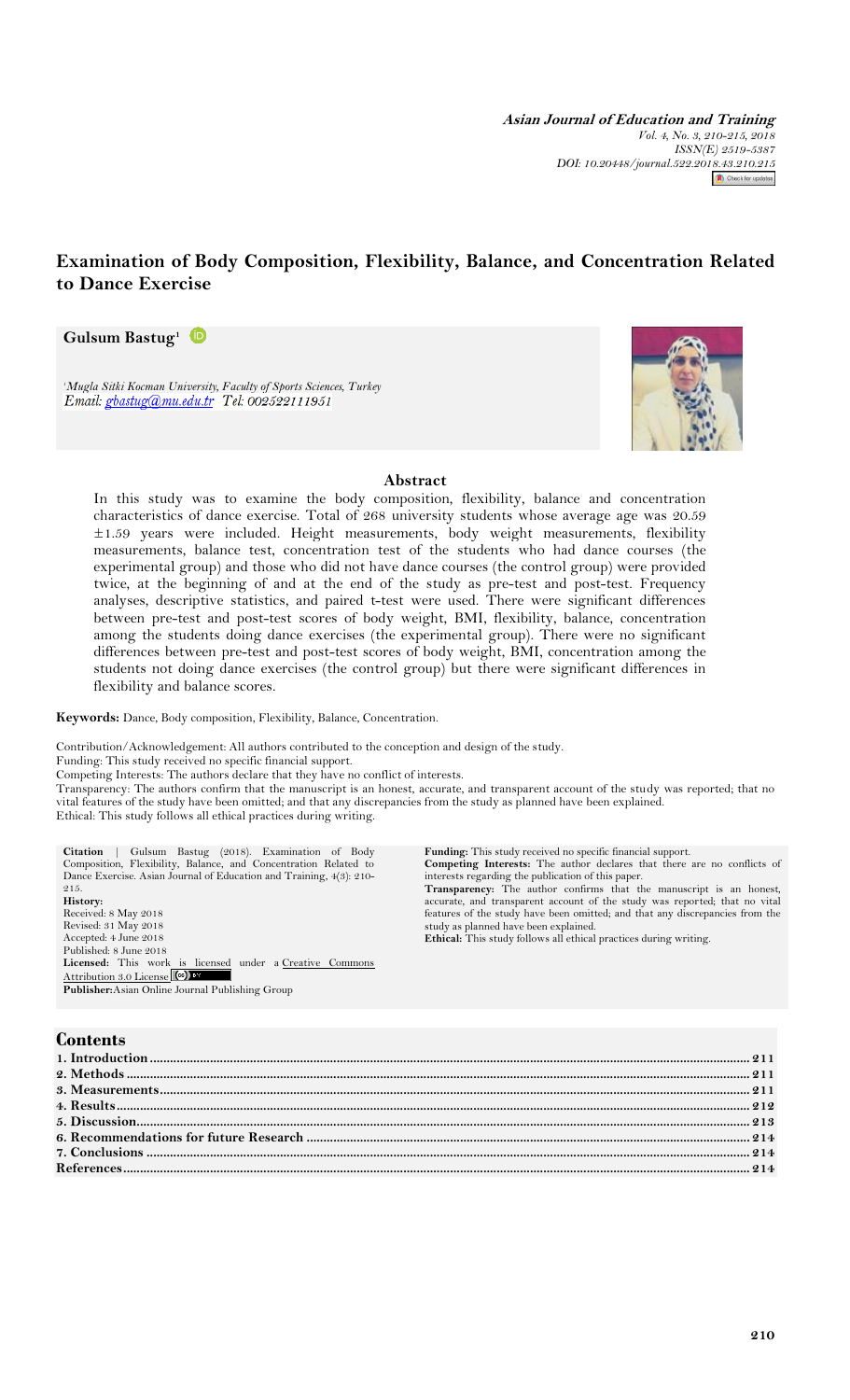### <span id="page-1-0"></span>**1. Introduction**

Dance, being a special expression of human beings' motor behaviors [\(Hugel](#page-5-0) *et al.*, 1999) is the art of reflecting inner world to outside, self-explanation and self-expression through movements [\(Cantekin, 2011\)](#page-4-3). Dance, containing sports, science, and art in itself- is the expression of a feeling presented with a moving body through a physiological process [\(Esen, 2012\)](#page-4-4). Thanks to dance, individuals have the opportunity to do more exercise [\(Lin,](#page-5-1)  [2005\)](#page-5-1). To support individuals emotionally, mentally, socially and physically and to understand the correlation between body and mind; the psycho-therapeutic dimension of movements should be used [\(Strassel](#page-5-2) *et al.*, 2011). In addition to the use of dance as a tool that will help individuals explain themselves; benefits of dance in the human body as a sportive tool have been investigated by many studies [\(Adame](#page-4-5) *et al.*, 1991; Hui *et al.*[, 2009\)](#page-5-3). Dance, a multidimensional experience, involving emotional, physical, spiritual and social elements [\(Murciaa](#page-5-4) *et al.*, 2010) can raise perceived levels of physical and mental well-being and social contact [\(Kierr, 2011\)](#page-5-5) including among those diagnosed with depression and anxiety [\(Payne and Stott, 2010\)](#page-5-6). Dance has such physical restrictions as muscle mass, joint structure, size, weight, flexibility and place [\(Stevens](#page-5-7) *et al.*, 2000). Being the most aesthetic and rhythmic way of movement, dance is a technical and complex activity that contains exercises that strengthen the skeletonmuscle system as well as improves coordination by enabling the body to move freely in space/time. Thanks to images used, dance brings a new dimension to body awareness and improves imagination [\(Temel and Temel, 2016\)](#page-5-8). In sport psychology, concentration or the ability to focus mental effort on the task at hand while ignoring distractions [\(Schmid and Peper, 1998\)](#page-5-9) is defined as one's willing mental effort for the most important thing at that moment [\(Moran, 2004\)](#page-5-10). Concentration in sports and exercise is composed of four parts: concentration on environmental clues (selective attention), attaining concentration focus during that moment, being aware of the situation and performance errors and changing concentration focus when necessary. Concentration is the ability to focus on relevant environmental clues. When the environment changes quickly, concentration focus should be quickly changed, too. Reflecting on the past or the future creates irrelevant clues; which leads to performance errors [\(Weinberg and Gould, 2015\)](#page-5-11). In concentration, the person continues focusing until movement progress ends [\(Jackson](#page-5-12) *et al.*, 2001). Flexibility is one of the basic motoric features and means performing movements in the widest scale and in the freest way [\(Dündar, 2012;](#page-4-6) [Zorba and Saygin, 2013\)](#page-5-13). Balance is a reflex realized by central nervous system and means fulfilling the tasks by the organism's movement system in static and dynamic harmony. The system that provides balance determines the place, position and direction of the body in space and decides whether or not body should be moving or standing firm [\(Horak and Macpherson, 2011\)](#page-5-14). Balance is the ability to keep and to maintain the center of gravity within balance points [\(Deliagina](#page-4-7) *et al.*, 2007). Thanks to dance; people can have a fit and aesthetic posture and attain balance, personal discipline, concentration, flexibility, endurance, speed and strength [\(Gökce, 2006\)](#page-4-8). The essential physical qualifications for the dance are strength, flexibility, special endurance, balance, and body coordination (Hugel *et al.*[, 1999\)](#page-5-0). Dancing could be seen as a medium for increasing leisure-time physical and social activity. A great body of literature reveals the importance of engaging in regular physical exercise for the prevention of several chronic diseases as well as for improving psychological wellbeing and overall quality of life [\(Warburton](#page-5-15) *et al.*, 2006; [Haskell](#page-5-16) *et al.*, 2007). Adı[logullar](#page-4-9)ı (2014) found that dance training reduces social physique anxiety. Because dancing provides individuals opportunity to share emotions, express themselves without any word, socialize, people may find the chance to move away from anxiety and stress of everyday life while dancing.

Dance is considered as a sport due to its movement-related skills and motor skills and as art due to visual and aesthetic aspects, is a practical activity that combines different disciplines. Today, positive physiological and psychological effects of dancing upon the human body and its contributions to motor growth have been investigated through scientific methods. Dance is thought to be important because unlike sportive activities, freedom of movement is offered by dancing to those who move away from physical activities and perform passive activities due to the effects of advanced technology and because their physical and psychological well-being is protected. In light of that background, the current study aimed at assessing body composition, flexibility, balance and concentration values among dancing individuals.

### <span id="page-1-1"></span>**2. Methods**

Participants and Procedures A total of 268 university students whose average age is 20.59±1.59 years were recruited for the study (175 male students vs. 93 female students). In the study, university students received 3 hour Latin dance courses (salsa, bachata) once a week for 12 weeks. The university students in the control group did not receive any dance courses. Height measurements, body weight measurements, flexibility measurements, balance test, concentration test of the students who had dance courses (the experimental group) and those who did not have dance courses (the control group) were provided twice at the beginning of and at the end of the study as pre-test and post-test. In order to determine concentration characteristics of the subjects, "Letter Cancellation Task" developed by [Kumar and Telles \(2009\)](#page-5-17) was employed. Dances based on our research are Salsa, Zumba, Modern Dance. The most common dance of Latin American dances is Salsa. Salsa, a freestyle dance, is a type of dance that is improvised without adhering to routine movements [\(Craine and Mackrell, 2000\)](#page-4-10). Zumba is a dance which combines Aerobic with music, figures of Oriental and Latin (merengue, salsa, bachata, reggaeton) dances [\(Micallef, 2014\)](#page-5-18). Modern dance does not have specific special terms because it is shaped according to the personal creativity, the characteristics of the dancer and the creator's desire. In general, knowing dance terms is sufficient for modern dance [\(Cantekin, 2011\)](#page-4-3). The experimental group was applied 30-70 min dance exercises (Salsa, Zumba, Modern Dance) for one day in a week throughout 14 weeks.

### <span id="page-1-2"></span>**3. Measurements**

Body weight and height: The weight was measured by an electronic balance with 0.1kg sensitivity while the height was measured via digital height meter device with 0.01cm sensitivity. Body composition: To determine body composition, body mass index (BMI) was calculated via weight/height2 (kg/m2) formula [\(WHO, 2012\)](#page-5-19). Balance (Flamingo Balance Test-FDT): In order to explore the static balance of the participants, Flamingo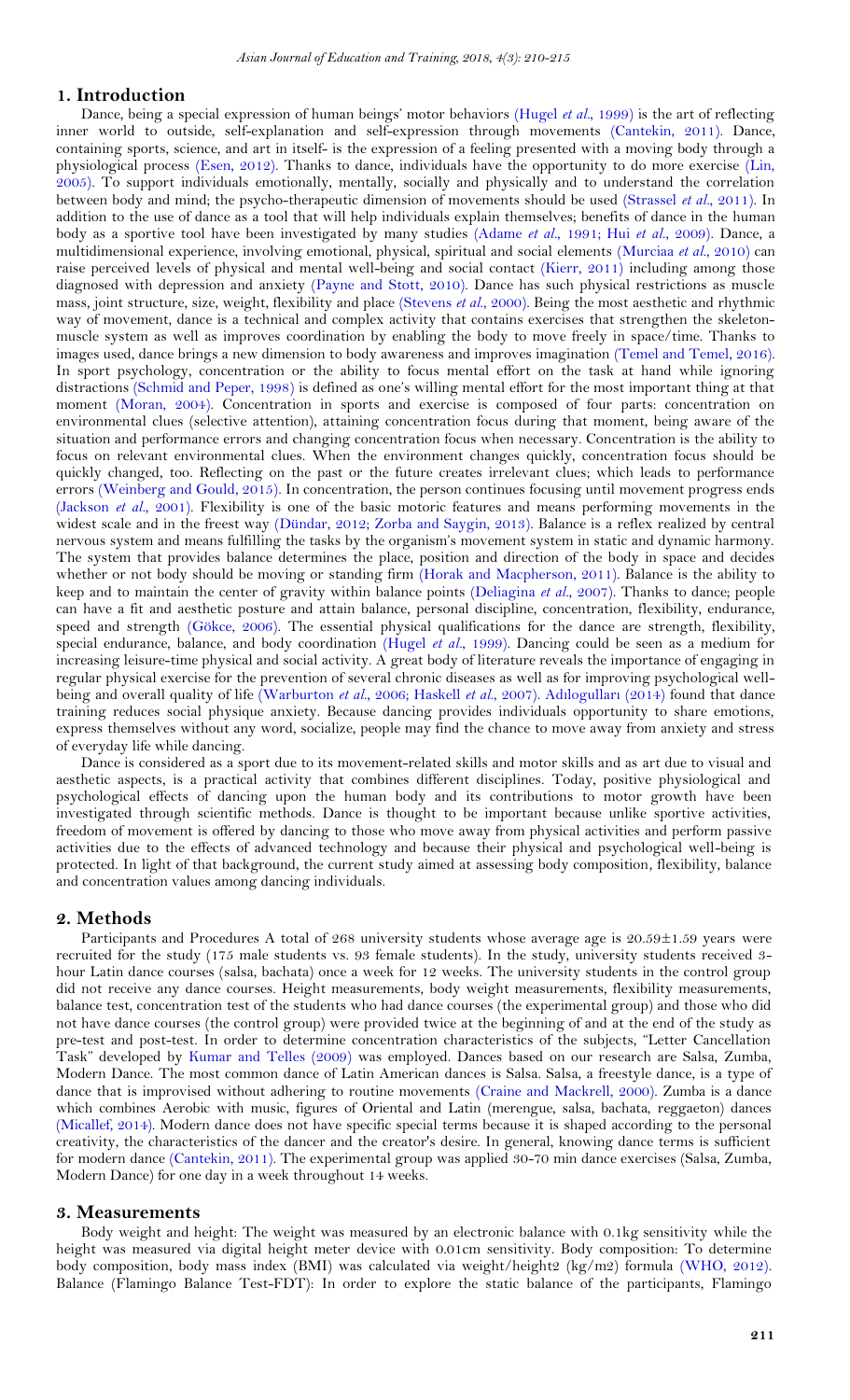Balance Test was used. The reliability coefficient of static balance was 0.87 [\(Johnson](#page-5-20) *et al.*, 1987). According to the test, the study group stood on a stabilometry platform of 50 cm in length, 4 cm. in height and 3 cm. in width with the dominant/preferred foot and tried to achieve their balance. Other free leg was bent backward from knee, pulled up to hips and gripped with the hand on the same side and time started when the participants achieved his/her balance on one foot and tried to keep his/her balance for one minute. When the balance was lost (giving up gripping the foot, falling off the platform, touching any part of the body, etc.), time was stopped. When the participant achieved his/her balance on the platform again, time was resumed. The test continued for one minute. When time was up, the number of the balance lost was counted, and the number was written down as participants' balance score at the end of the test. Flexibility: Sit-reach test measures first knee hamstrings and second flexibility of lower back, hip, and calves. Specifically, it measures biceps, femur, semi tendons, semi membranes, erector spinae, gluteus maximus, medius and gastrocnemius muscles, tendons. Sit-reach test flexibility box was of 35 cm length, 45 cm width, 32 cm height and upper part of the box was 55 cm length, 45 cm widths. The upper part protruded 15 cm outward and was marked between 0 and 50 cm on the top. The participant placed the bottom of the foot against the side of the box without bending knees, stretched hands as far as possible, flexed his/body without bending knees and pushed the 30 cm ruler on the box as far as possible and stopped for a few seconds at the furthest point on the box. The test was twice repeated, and the best result was recorded as the flexibility result of the test [\(Zorba and Saygin, 2013\)](#page-5-13).

Concentration: Letter cancellation task as used by [Kumar and Telles \(2009\)](#page-5-17) was used to measure the level of concentration in participants. The task consisted of a block of randomly placed letters in 14 columns and 22 rows with six assigned letters listed at the top of the page which participants were required to cancel within the block in 90 seconds. Scores of concentration on the Letter Cancellation Task were calculated by counting the number of correctly canceled letters within the grid. This score represented the speed and accuracy of the participants' completion, and therefore their concentration level [\(Kumar and Telles, 2009\)](#page-5-17).

Data process and analysis Collected data were processed with SPSS 22.0 program. For the analyses of the data; frequency analyses, descriptive statistics, and the paired t-test was used.

# <span id="page-2-0"></span>**4. Results**

Average age, height, body weight, BMI, flexibility, balance and concentration values of the students who took dance courses (the experimental group) and those who did not (the control group) were shown in [Table 1.](#page-2-1) It was found that the participants' average age was  $20.59 \pm 1.59$  years, average height was  $1.70 \pm 0.08$  cm., average body weight was 67.2  $\pm$  11.3 in the pre-test and 67.5  $\pm$  11.2 kg in the post-test, average BMI was 23.1  $\pm$  2.9 in the pretest and  $23.2 \pm 2.9$  in the post-test, average flexibility was  $22.09 \pm 11.5$  cm. in the pre-test and  $24.4 \pm 10.4$  cm. in post-test, average balance score was 4.1  $\pm$  3.8 in the pre-test, and 2.6  $\pm$  2.8 in the post-test and average concentration score was  $43.3 \pm 11.1$  in the pre-test and  $48.6 \pm 12.3$  in the post-test.

| <b>Variables</b>                      | <b>Experimental - Control group</b> | Min.     | Max. | $\boldsymbol{M}$ | <b>SD</b> | Median         |
|---------------------------------------|-------------------------------------|----------|------|------------------|-----------|----------------|
| $Age$ (years)                         |                                     | 17       | 31   | 20.59            | 1.94      | 20             |
| Height (cm)                           |                                     | 1.50     | 1.97 | 1.70             | 0.08      | 1.70           |
| Body weight (kg)                      | Pre-test                            | 42       | 99   | 67.2             | 11.3      | 68             |
|                                       | Post-test                           | 42       | 99   | 67.5             | 11.2      | 68             |
| BMI ( $\text{kg}$ / cm <sup>2</sup> ) | Pre-test                            | 16.8     | 31.1 | 23.1             | 2.9       | 22.8           |
|                                       | Post-test                           | 17.2     | 31.2 | 23.2             | 2.9       | 22.8           |
| Flexibility (cm)                      | Pre-test                            | 4        | 58   | 22.09            | 11.5      | 19             |
|                                       | Post-test                           | 3        | 57   | 24.04            | 10.4      | 23             |
| Balance (number of fault)             | Pre-test                            | $\theta$ | 26   | 4.1              | 3.8       | 3              |
|                                       | Post-test                           | $\Omega$ | 18   | 2.6              | 2.8       | $\mathfrak{D}$ |
| Concentration                         | Pre-test                            | 10       | 70   | 43.3             | 11.1      | 44             |
|                                       | Post-test                           | 14       | 75   | 48.6             | 12.3      | 49             |

<span id="page-2-1"></span>**Table-1.** The participant students of the experimental and the control groups in terms of pre-test and post-test results

*M*: Mean; SD: Standard deviation; Min.: Minimum; Max.: Maximum

<span id="page-2-2"></span>**Table-2.** Comparison of pre-test and post-test results related to body weight, BMI, flexibility, balance, and concentration among the students who did dance exercises (the experimental group) and those who did not (the control group)

| <b>Variables</b>          | Groups             |           | n   | $\boldsymbol{M}$ | <b>SD</b> | $\mathbf{t}$ | p           |
|---------------------------|--------------------|-----------|-----|------------------|-----------|--------------|-------------|
|                           | Experimental group | Pre-test  | 129 | 68.46            | 11.41     |              |             |
| Body weight               |                    | Post-test | 129 | 68.82            | 11.21     | $-2.68$      | $0.01$ **   |
|                           | Control group      | Pre-test  | 139 | 66.11            | 11.11     |              |             |
|                           |                    | Post-test | 139 | 66.32            | 11.15     | $-1.26$      | 0.21        |
|                           | Experimental group | Pre-test  | 129 | 23.3             | 2.75      |              |             |
| BMI ( $\text{kg/cm}^2$    |                    | Post-test | 129 | 23.5             | 2.76      | $-2.90$      | $0.004$ **  |
|                           | Control group      | Pre-test  | 139 | 22.8             | 3.03      |              |             |
|                           |                    | Post-test | 139 | 22.9             | 3.06      | $-1.26$      | 0.21        |
|                           | Experimental group | Pre-test  | 129 | 25.07            | 12.23     |              |             |
| Flexibility (cm)          |                    | Post-test | 129 | 27.10            | 10.96     | $-2.25$      | $0.03*$     |
|                           | Control group      | Pre-test  | 139 | 19.32            | 10.19     |              |             |
|                           |                    | Post-test | 139 | 21.21            | 9.07      | $-2.69$      | $0.01$ **   |
|                           | Experimental group | Pre-test  | 129 | 4.21             | 3.49      |              |             |
| Balance (number of fault) |                    | Post-test | 129 | 1.67             | 0.16      | 9.94         | $0.000$ *** |
|                           | Control group      | Pre-test  | 139 | 4.12             | 4.13      |              |             |
|                           |                    | Post-test | 139 | 3.47             | 3.36      | 2.27         | $0.03*$     |
|                           | Experimental group | Pre-test  | 129 | 42.16            | 11.46     |              |             |
| Concentration             |                    | Post-test | 129 | 52.89            | 11.63     | 11.63        | $0.000$ *** |
|                           | Control group      | Pre-test  | 139 | 44.41            | 10.76     |              |             |
|                           |                    | t-test    |     | .74              | .72       | $-0.46$      | 0.65        |

 $*_{p<0.05}$ ,  $*_{p<0.01}$ ,  $*_{p<0.001}$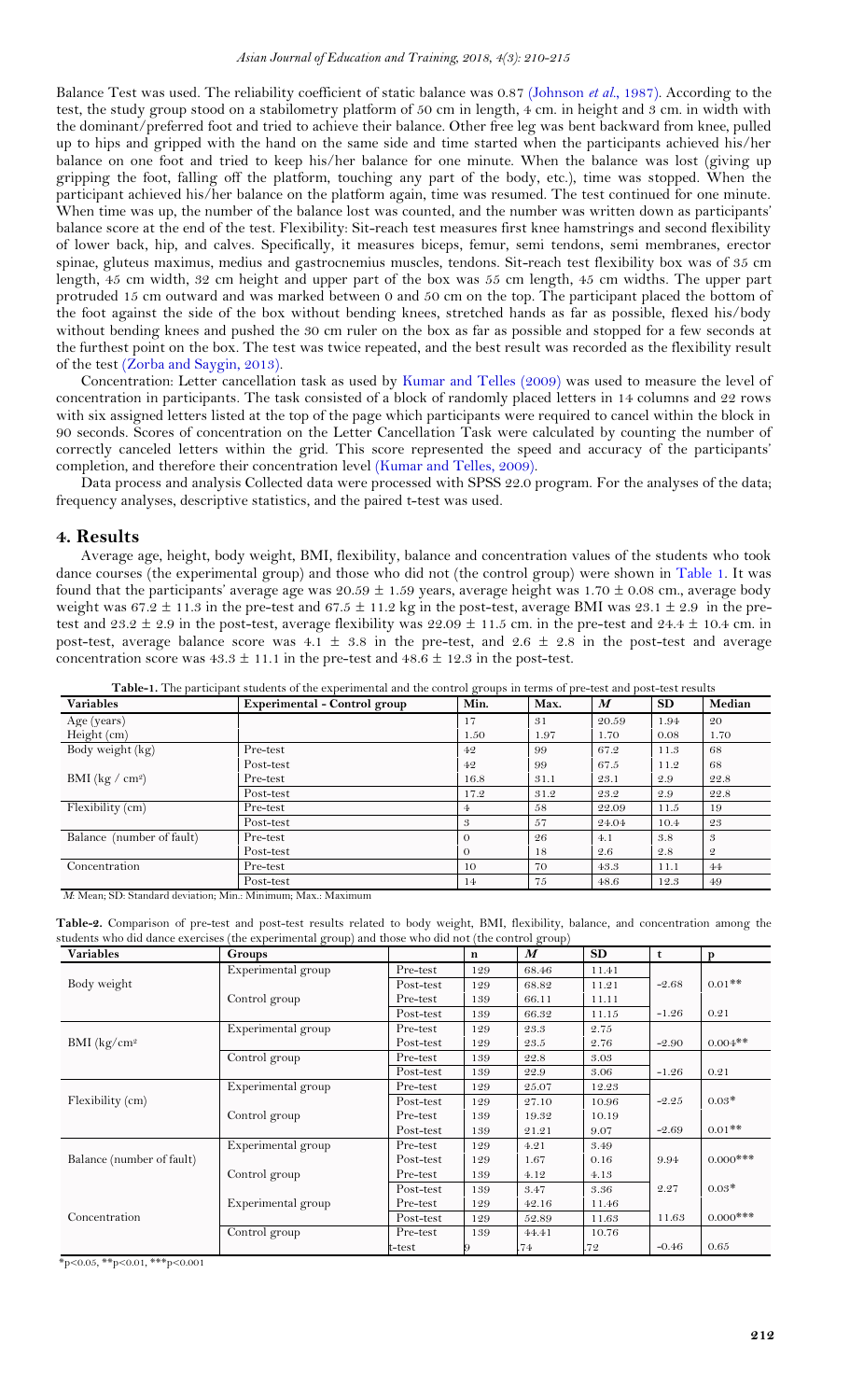As seen in [Table 2,](#page-2-2) it was identified that there was a significant difference among the students who did dance exercises (the experimental group) regarding pre-test and post-test values concerning body weight, BMI, flexibility, balance, and concentration (p<0.05). Average body weight was  $68.46 \pm 11.41$  kg in the pre-test and 68.82  $\pm$  11.21 kg in the post-test, average BMI was 23.3  $\pm$  2.75 in the pre-test and 23.5  $\pm$  2.76 in the post-test, average flexibility was  $25.07 \pm 12.23$  cm in the pre-test and  $27.10 \pm 10.96$  cm in the post-test, average balance score was 4.21  $\pm$  3.49 in the pre-test, and 1.67  $\pm$  1.82 in the post-test and average concentration score was 42.16  $\pm$ 11.46 in the pre-test and 52.89 ± 11.63 in the post-test. It was found that body weight and BMI pre-test and posttest values of the students who did dance exercises were similar while their flexibility, balance and concentration pre-test and post-test values improved.

As for the students who did not do dance exercises (the control group); no significant difference was seen regarding pre-test and post-test body concerning weight, BMI and concentration values (p>0.05); however, their flexibility and balance scores differed considerably (p<0.05). It was identified that average body weight was 66.11  $\pm$  11.11 in the pre-test and 66.32  $\pm$  11.15 in the post-test, average BMI was 22.8  $\pm$  3.03 in the pre-test and 22.9 $\pm$ 3.06 in the post-test, average concentration score was 44.41  $\pm$  10.76 in the pre-test and 44.74 $\pm$ 11.72 in the post-test. When the significant difference in flexibility and balance values of the students who did not do dance exercises was examined; it was seen that the average flexibility and average balance scores decreased with an average flexibility score being  $19.32 \pm 10.19$  in the pre-test and  $9.07 \pm 0.76$  in the post-test and average balance score being 4.12  $\pm$  4.13 in the pre-test and 3.47  $\pm$  3.36 in the post-test [\(Table 2\)](#page-2-2).

### <span id="page-3-0"></span>**5. Discussion**

In the study of body composition, flexibility, balance, and concentration related to dance exercise; average age, height, body weight, BMI, flexibility, balance and concentration values of the participant students of the experimental and control groups were presented. It was noted that the participants' average age was (20.59 ± 1.59) years, average height was (1.70  $\pm$  0.08 cm.), average body weight was (67.2  $\pm$  11.3) in the pre-test and (67.5  $\pm$  11.2) in the post-test, average BMI was (23.1  $\pm$  2.9) in the pre-test and (23.2  $\pm$  2.9). In the post-test, average flexibility was  $(22.09 \pm 11.5)$  cm. in the pre-test and  $(24.4 \pm 10.4)$  cm. in post-test, average balance score was  $(4.1)$  $\pm$  3.8) in the pre-test and (2.6  $\pm$  2.8) in the post-test and average concentration score was (43.3  $\pm$  11.1) in the pretest and  $(48.6 \pm 12.3)$  in the post-test [\(Table 1\)](#page-2-1). Dance development can be multidimensional among individuals and brings about positive improvements when individuals dance as a sportive activity or physical activity. Numerous studies emphasize physiological and psychological benefits of dancing [\(Hackney and Earhart, 2010;](#page-4-11) [Hanna, 2010;](#page-4-12) [Huddy and Stevens, 2011;](#page-5-21) [Zitomer and Reid, 2011\)](#page-5-22). It was found that hopelessness levels of the university students who danced decreased [\(Bastug and Demir, 2010\)](#page-4-13). [Minton \(2003\)](#page-5-23) reported that students who received dancing classes had more abstract and creative thinking skills compared to those who did not receive dancing courses. [Fonseca](#page-4-14) *et al.* (2014) observed that ballroom dancing brought perceptual benefits for those who practiced it. [Krampe \(2013\)](#page-5-24) found that dance-based therapy was mildly or moderately effective in several components of balance and mobility. It was identified that motivation, self-confidence, body language, dancing related self-sufficiency and dance performances improved positively [\(Tokinan and Bilen, 2011\)](#page-5-25). In a study on concentration, it was observed that concentration levels and feeling-states improved significantly over sessions of both yoga and aerobic exercise sessions equally. Aerobic exercise and yoga both produce positive changes in concentration, stress, energy, and well-being while only yoga produces improvements in mood and self-satisfaction [\(Dolde, 2011\)](#page-4-15). Dancing, playing games, painting, and singing by the children support growth as well as play a key role in brain's learning skills and improve all of the senses [\(Bradley](#page-4-16) *et al.*, 2013). It was identified that university students who participated in dancing activities had positive perceptions about social, physical anxiety levels and higher satisfaction with body image [\(Cepikkurt and Co](#page-4-17)şkun, 2010). [Akandere](#page-4-18) et al. (2010) found that the problemsolving skills of the subjects participated in research differed at the beginning and the end of dance exercise.

It was detected that there was a significant difference between pre-test and post-test values of the students who did dancing exercises (the experimental group) and those who did not regarding body weight, BMI, flexibility, balance and concentration scores. The average values were as follows: pre-test body weight (68.46  $\pm$ 11.41 kg) and post-test body weight (68.82  $\pm$  11.21 kg), pre-test BMI (23.3  $\pm$  2.75) and post-test BMI (23.5  $\pm$ 2.76), pre-test flexibility (25.07 $\pm$ 12.23) and post-test flexibility (27.10  $\pm$  10.96), pre-test balance (4.21  $\pm$  3.49) and post-test balance (1.67  $\pm$  1.82), pre-test concentration (42.16  $\pm$  11.46) and post-test concentration (52.89  $\pm$  11.63). Among the students who did dancing exercises, body weight and BMI pre-test and post-test values were similar to each other, but their flexibility, balance and concentration pre-test and post-test values improved. As for the students who did not do dancing exercises (the control group); there was not a significant difference between pretest and post-test values in terms of body weight, BMI, and concentration. However, their flexibility and balance values were different. The average values were as follows: pre-test body weight (66.11  $\pm$  11.11) and post-test body weight (66.32  $\pm$  11.15), pre-test BMI (22.8  $\pm$  3.03) and post-test BMI (22.9  $\pm$  3.06), pre-test concentration (44.41)  $\pm$  10.76) and post-test concentration (44.74  $\pm$  11.72). When the significance in flexibility and balance values of the students who did not do dancing exercises was examined, it was observed that there were decreases from  $(19.32 \pm 10.19)$  (pre-test) to  $(9.07 \pm 0.76)$  (post-test) in flexibility and from  $(4.12 \pm 4.13)$  (pre-test) to  $(3.47 \pm 3.36)$ (post-test) in balance [\(Table 2\)](#page-2-2). In the study of [Gardner](#page-4-19) *et al.* (2009) it was pointed out that dance encourages physical activity and contributes to wish to live healthily to a great extent. Results obtained with the sit-reach test in the stretching exercise showed an increase in flexibility values [\(Nelson](#page-5-26) *et al.*, 2005). The results of present investigation demonstrated that international level dance sport dancers of different styles have relatively high aerobic capacity values compared to the other dance styles (ballet, modern dance, flamenco and folk dance) and the aerobic capacity values of the three dance styles are rather similar. No significant relationship was found in the current study between the international ranking and aerobic capacity values (Liiv *et al.*[, 2014\)](#page-5-27). In a study of dance and imagery, it has been determined that imagination develops the technical skill [\(Muir and Munroe-Chandler,](#page-5-28)  [2017\)](#page-5-28). In dance courses, participants did turning, crawling, rolling, swinging, tumbling, stretching and jumping as exercises. In the study, it was seen that students who joined dance exercises demonstrated a higher level of concentration [\(Spielmann, 2013\)](#page-5-29). It was remarked that dance, based on movements, increased individuals' quality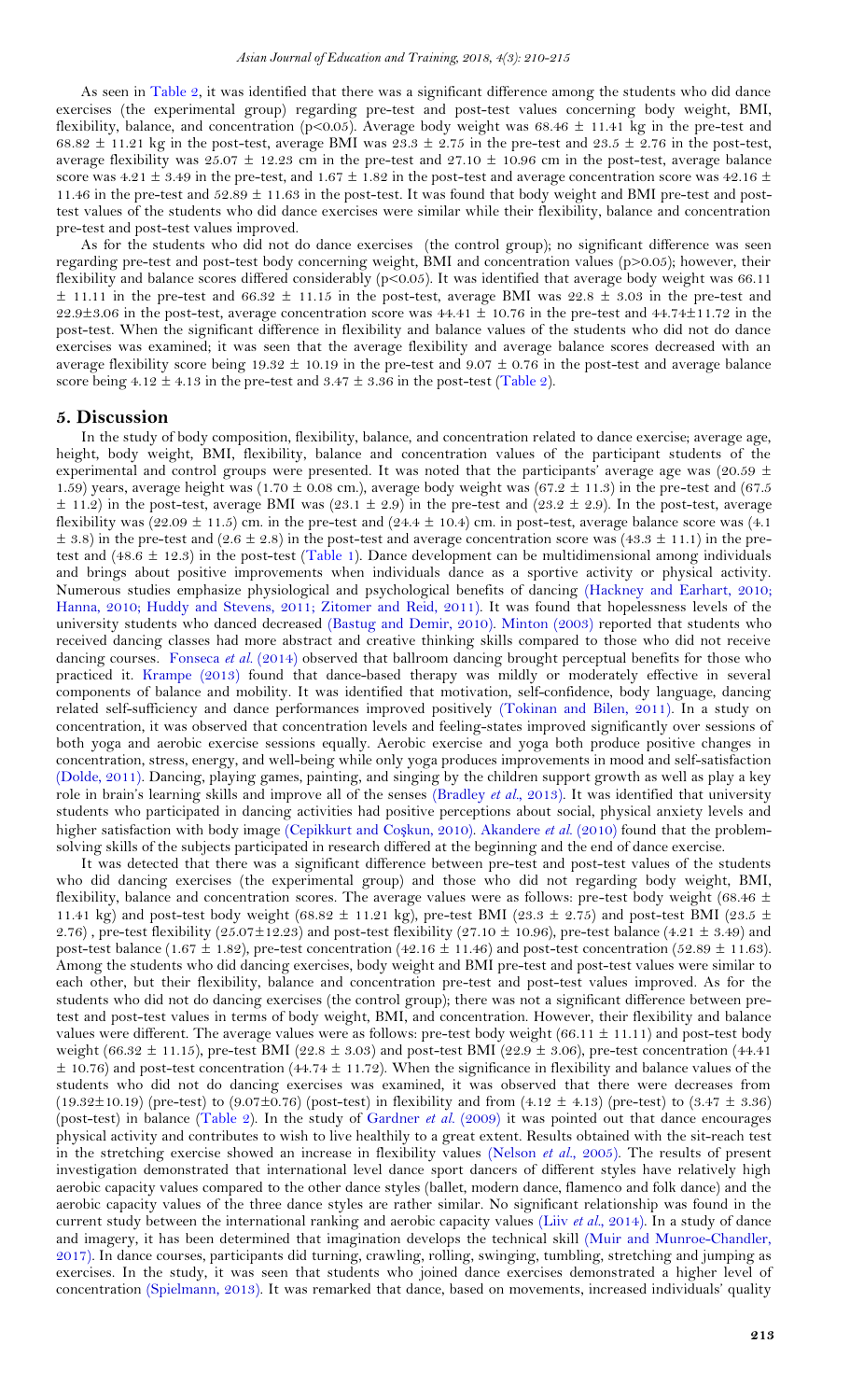of life and physical activities produced positive effects upon learning skills [\(Demirel and Temel, 2016\)](#page-4-20). [Bastug](#page-4-21) *et al.* [\(2016\)](#page-4-21) found that an apparent difference was found between body weight and BMI pre-test and post-test values of women who were applied mixed exercise program (Cross Fit, Pilates, Zumba). A decrease was observed in both body weight and average means of BMI of women. A significant difference was not found between body weight, BMI and body areas satisfaction pre-test and post-test values of women in control group. It was concluded that Cross Fit, Pilates, Zumba exercises affected body weight, BMI, and content with body areas positively. Dancing has potentially positive benefits on well-being in several aspects. In particular, beneficial effects were found related to the emotional dimension, as well as physical, social and spiritual dimensions. Also, the positive benefits were also linked to self-esteem and coping strategies [\(Murciaa](#page-5-4) *et al.*, 2010). [Babayigit](#page-4-22) *et al.* (2014) indicate that weight loss program with a step dance and aerobic dance are as useful tools as the other sports which enable to decrease body fat percentage, in improving weight for university students. The Zumba fitness program was designed to improve the cardiovascular risk factors of the Zumba fitness program for overweight non-exercise women in the study of health benefits [\(Domene](#page-4-23) *et al.*, 2016).

### <span id="page-4-0"></span>**6. Recommendations for future Research**

It is expected that the results of these studies will contribute to the work done in the field of dance. Dance instructors and students are recommended to perform flexibility, balance, concentration studies. It is also suggested to examine the attention and mental endurance characteristics of dance exercises.

### <span id="page-4-1"></span>**7. Conclusions**

In conclusion, the body composition, flexibility, balance and concentration characteristics of dance exercise were examined. An apparent difference was found between pre-test and post-test values among students who did dancing exercises (the experimental group) in terms of body weight, BMI, flexibility, balance, and concentration. Body weight and BMI pre-test-post-test average values were similar to each other among the students who did dancing exercises, and their flexibility, balance, and concentration pre-test-post-test average values improved positively. As for the students who did not dancing exercises (the control group), no significant difference was found between pre-test and post-test values regarding body weight, BMI and concentration values but their flexibility and balance values differed significantly. When the apparent difference of flexibility and balance values among students who did not do dancing exercises was investigated, it was remarkable that there was a decrease between pre-test and post-test average values. Balance and flexibility values of the students who did not do dancing exercises reduced; which indicated that balance and flexibility negatively changed. As proved by the scientific findings in the current article, there was a direct and important difference between dancing exercises and body composition, flexibility, balance, concentration. We can suggest that dance makes positive contributions to people's physical, motoric and psychological growth.

#### <span id="page-4-2"></span>**References**

- <span id="page-4-5"></span>Adame, D.D., S.A. Radell, T.C. Johnson and S.P. Cole, 1991. Physical fitness, body image, and locus of control in college women dancers and no dancers. Perceptual and Motor Skills, 72(1): 91-95. *View at Google [Scholar](https://scholar.google.com/scholar?hl=en&q=Physical%20fitness,%20body%20image,%20and%20locus%20of%20control%20in%20college%20women%20dancers%20and%20no%20dancers) | View at [Publisher](http://dx.doi.org/10.2466/pms.72.1.91-95)*
- <span id="page-4-9"></span>Adılogulları, I., 2014. The examining the effects of 12-week Latin dance exercise on social physique anxiety: The effects of 12-week Latin dance. Anthropologist, 18(2): 421-425. *View at Google [Scholar](https://scholar.google.com/scholar?hl=en&q=The%20examining%20the%20effects%20of%2012-week%20Latin%20dance%20exercise%20on%20social%20physique%20anxiety:%20The%20effects%20of%2012-week%20Latin%20dance) | View at [Publisher](http://dx.doi.org/10.1080/09720073.2014.11891560)*
- <span id="page-4-18"></span>Akandere, M., G. Bastug, H. Demir and Ö. Taşgin, 2010. Examining problem-solving skills of the students practicing dance for 12 weeks in terms of gender variable. Ovidius University Annals, Series Physical Education and Sport / Scıence, Movement and Health, 10(2): 635-638. *View at Google [Scholar](https://scholar.google.com/scholar?hl=en&q=Examining%20problem-solving%20skills%20of%20the%20students%20practicing%20dance%20for%2012%20weeks%20in%20terms%20of%20gender%20variable)*
- <span id="page-4-22"></span>Babayigit, İ.G., Ö. Saygın, S. Yildirim and H.I. Ceylan, 2014. Aerobic dance or step dance: Which exercise can increase balance, flexibility and muscle strength of university students? SSTB International Refereed Academic Journal of Sports, Health & Medical Sciences, 13(4): 143-163. *View at Google [Scholar](https://scholar.google.com/scholar?hl=en&q=Aerobic%20dance%20or%20step%20dance:%20Which%20exercise%20can%20increase%20balance,%20flexibility%20and%20muscle%20strength%20of%20university%20students?)*
- <span id="page-4-13"></span>Bastug, G. and B. Demir, 2010. Examination of the hopelessness levels of university students who are studying dance for twelve weeks according to gender variable, 3. Women as an International Science category; Women's Symposium on Literature, Language, Culture and Art studies, Selcuk University, Dilek Sabancı State Conservatory, 28-30 April, Turkey.
- <span id="page-4-21"></span>Bastug, G., R. Özcan, D. Gültekin and Ö. Günay, 2016. The effects of cross fit, pilates and zumba exercises on body composition and body ımage of women. International Journal of Sports, Exercise and Training Science, 2(1): 146-153.
- <span id="page-4-16"></span>Bradley, K., J. Bonbright and S. Dooling, 2013. Evidence: A report on the impact of dance in the K-12 setting. National Dance Education Organization. Retrieved from [www.arts.gov/sites/default/files/ResearchArt-Works-NDEO.pdf.](http://www.arts.gov/sites/default/files/ResearchArt-Works-NDEO.pdf) Cantekin, D., 2011. Examination of movement related terms used in dance. Master thesis. Sakarya (Turkey): Sakarya University, Institute of
- <span id="page-4-17"></span><span id="page-4-3"></span>Social Sciences. Cepikkurt, F. and F. Coşkun, 2010. Social physique anxiety and body image satisfaction levels of collegian dancers. Pamukkale Journal of Sport Sciences, 1(2): 17-24. *View at Google [Scholar](https://scholar.google.com/scholar?hl=en&q=Social%20physique%20anxiety%20and%20body%20image%20satisfaction%20levels%20of%20collegian%20dancers)*
- <span id="page-4-10"></span>Craine, D. and J. Mackrell, 2000. The Oxford dictionary of dance. New York: Oxford University Press Inc. pp: 416-466.
- <span id="page-4-7"></span>Deliagina, T.G., P.V. Zelenin, I.N. Beloozerova and G.N. Orlovsky, 2007. Nervous mechanisms controlling body posture. Physiology & Behavior, 92(1-2): 148-154. *View at Google [Scholar](https://scholar.google.com/scholar?hl=en&q=Nervous%20mechanisms%20controlling%20body%20posture) | View at [Publisher](http://dx.doi.org/10.1016/j.physbeh.2007.05.023)*
- <span id="page-4-20"></span>Demirel, T.S. and T. Temel, 2016. The contribution of dance education to physical-mental development, movement ability and learning processes. Fine Arts (NWSAFA), 11(4): 171-180. *View at [Publisher](http://dx.doi.org/10.12739/nwsa.2016.11.4.d0182)*
- <span id="page-4-15"></span>Dolde, E.J., 2011. The effects of yoga and aerobic exercise on concentration and feeling-states. Roger Williams University, Honors Theses, 3.
- <span id="page-4-23"></span>Domene, P.A., H.J. Moir, E. Pummell, A. Knox and C. Easton, 2016. The health-enhancing efficacy of Zumba® fitness: An 8-week randomized controlled study. Journal of Sports Sciences, 34(15): 1396-1404. *View at Google [Scholar](https://scholar.google.com/scholar?hl=en&q=The%20health-enhancing%20efficacy%20of%20Zumba®%20fitness:%20An%208-week%20randomized%20controlled%20study) | View at [Publisher](http://dx.doi.org/10.1080/02640414.2015.1112022)* Dündar, U., 2012. Training theory. Ankara, Turkey: Nobel Publication Distribution.

<span id="page-4-6"></span><span id="page-4-4"></span>Esen, A., 2012. The effect of dance training on joint position sensing levels. Master Thesıs. İzmir (Turkey): Ege University, Health Sciences Institute.

- <span id="page-4-14"></span>Fonseca, C.C., B.E. Thurm, R.L. Vecchi and E.F. Gama, 2014. Ballroom dance and body size perception. Perceptual and Motor Skills, 119(2): 495-503. *View at Google [Scholar](https://scholar.google.com/scholar?hl=en&q=Ballroom%20dance%20and%20body%20size%20perception) | View at [Publisher](http://dx.doi.org/10.2466/25.pms.119c26z1)*
- <span id="page-4-19"></span>Gardner, S.M., P. Komesaroff and R. Fensham, 2009. Dancing beyond exercise: Young people's experiences in dance classes. Journal of Youth Studies, 11(6): 701-709.
- <span id="page-4-8"></span>Gökce, E., 2006. The effect of 20-week special stretching exercise program on flexibility and dance performance in dancers who are trained in professional dance. Master Thesis, Istanbul (Turkey): Mimar Sinan University, Social Sciences Institute.
- <span id="page-4-11"></span>Hackney, M.E. and G.M. Earhart, 2010. Effects of dance on balance and gait in severe Parkinson disease: A case study. Disability and Rehabilitation, 32(8): 679–684. *View at Google [Scholar](https://scholar.google.com/scholar?hl=en&q=Effects%20of%20dance%20on%20balance%20and%20gait%20in%20severe%20Parkinson%20disease:%20A%20case%20study) | View at [Publisher](http://dx.doi.org/10.3109/09638280903247905)*
- <span id="page-4-12"></span>Hanna, L.J., 2010. Dance and sexuality: Many moves. Journal of Sex Research, 47(2-3): 212–241. *View at Google [Scholar](https://scholar.google.com/scholar?hl=en&q=Dance%20and%20sexuality:%20Many%20moves) | View at [Publisher](http://dx.doi.org/10.1080/00224491003599744)*